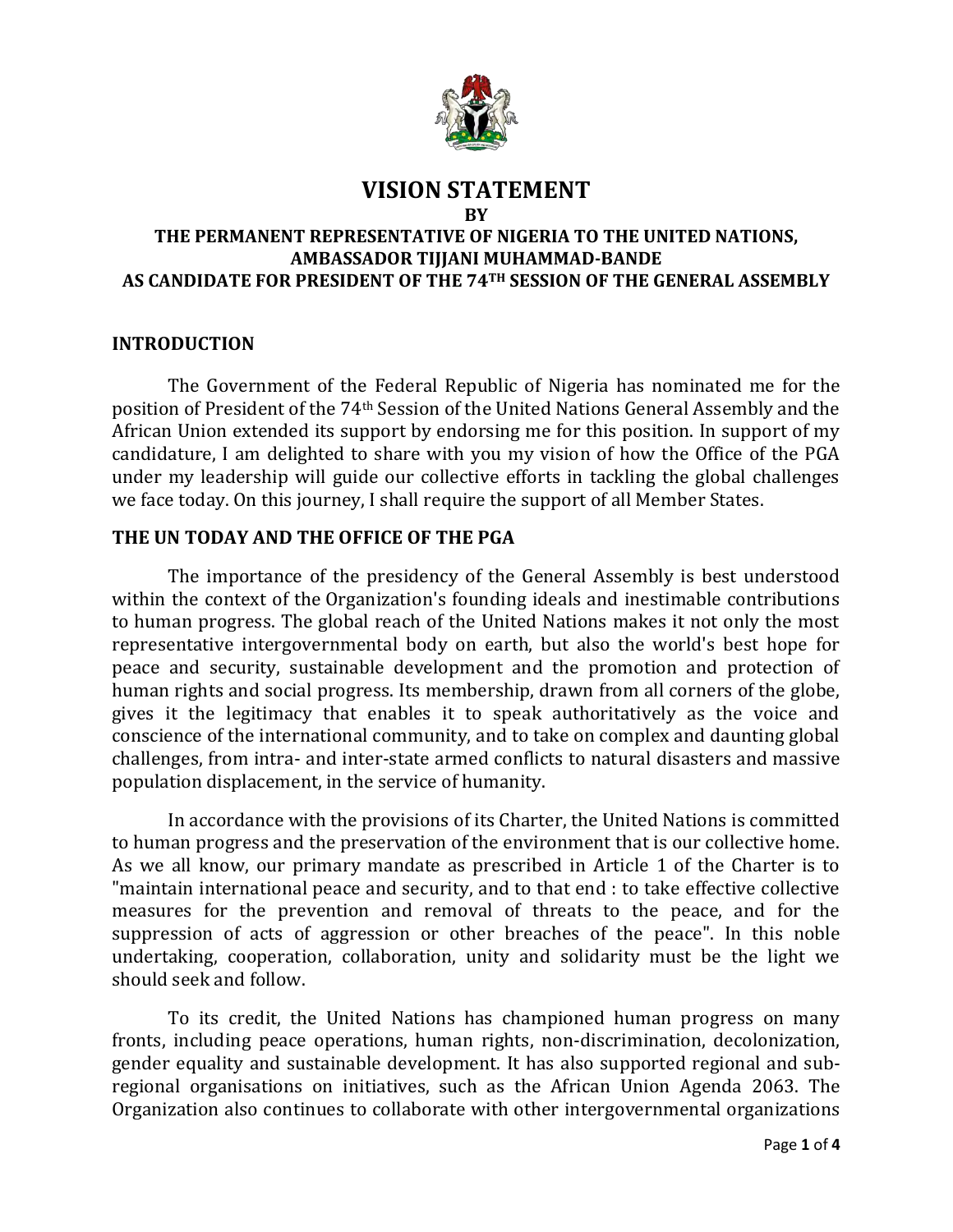and civil society in furtherance of its disarmament agenda and in tackling international terrorism, human trafficking, toxic waste dumping, and combating deadly diseases and health pandemics. The Sustainable Development Goals launched in 2015 as well as the Paris Climate Agreement capped the Organization's list of achievements in recent years.

Of course, tension over norms and methods and policy differences have also marked exchanges and deliberations in the Organization, sometimes blocking meaningful action when it is most critical. Indeed, some of the more difficult and longlasting matters of war and peace play out here in the United Nations, quite often pitting countries against others and getting in the way of the coherent operation of the main organs and other UN entities.

As the most representative of the Organization's main organs, the General Assembly is a unique forum for promoting multilateralism on the full spectrum of international issues before the Organization. It must never relent in efforts to bridge gaps and act for the common good. No matter the gravity of the challenge, we are most likely to prevail when all parties work together. Facilitating this will be my foremost objective.

In particular, we must continue efforts to strengthen the relationship between the General Assembly and the Security Council and ECOSOC, based on the principle of mutual understanding and respect, in order to ensure the requisite synergy and coherence to better serve the Organization and the world.

## **NIGERIA AND THE UNITED NATIONS**

In submitting my candidature for this office, the Government of Nigeria takes into account the compatibility of its Constitution with the ideals and objectives of the United Nations. The 1999 Constitution of the Federal Republic of Nigeria commits to, among other foreign policy objectives:

- "Promotion of international co-operation for the consolidation of universal peace and mutual respect among all nations and elimination of discrimination in all its manifestations;
- Respect for international law and treaty obligations as well as the seeking of settlement of international disputes by negotiation, mediation, conciliation, arbitration and adjudication; and
- Promotion of a just world economic order."

Since joining the United Nations as its 99th Member in 1960, Nigeria has worked constructively with other Member States towards the achievement of the Organization's goals. It has served many times on the Security Council and is an active member of numerous Committees, including the Special Committee on Peacekeeping Operations (C-34). Today, Nigeria is among the most notable troop-contributing countries (TTCs) to UN peacekeeping missions.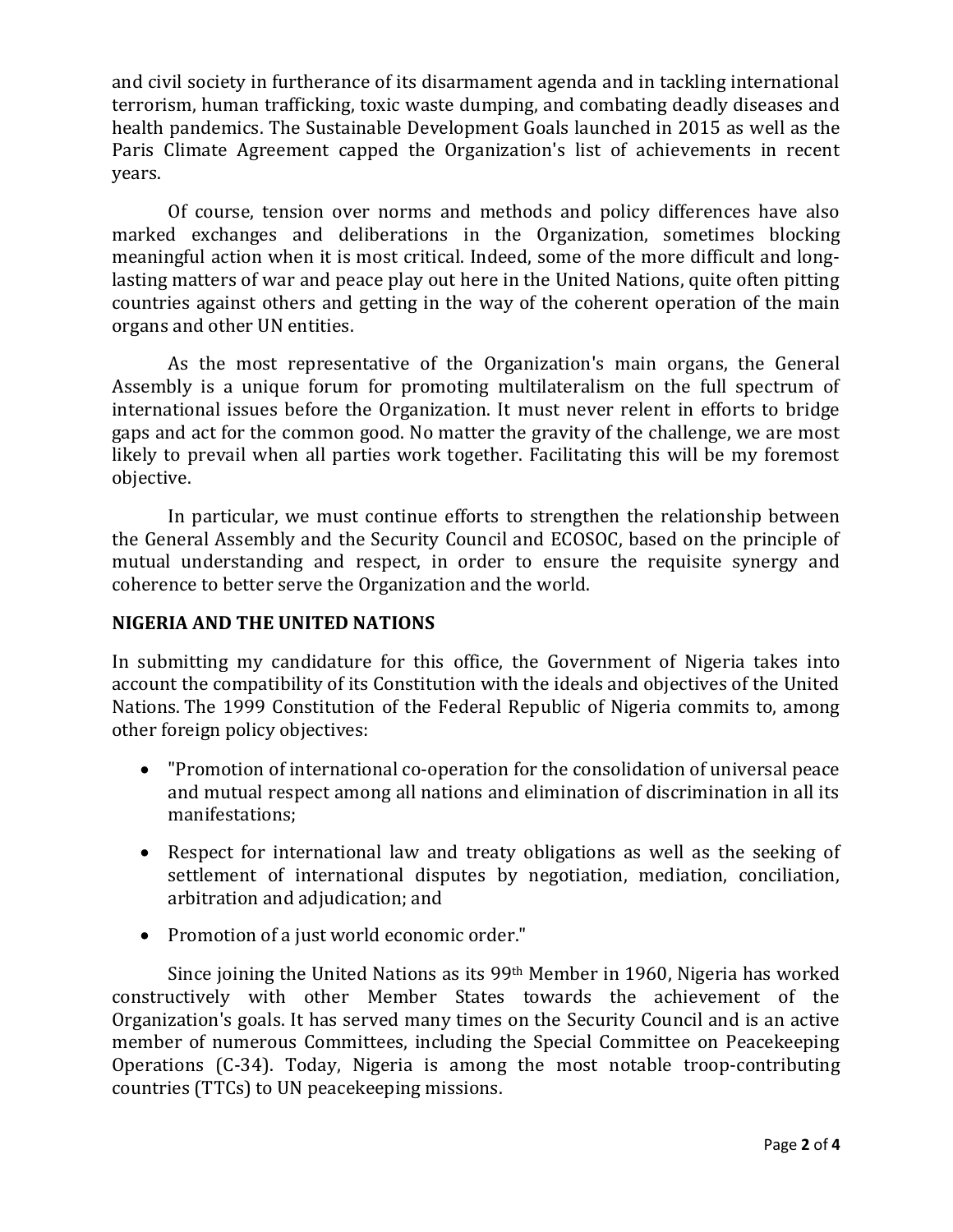In addition, through its membership of both ECOWAS and the African Union, Nigeria has vigorously promoted functional partnerships in Africa, as well as between the United Nations and regional and sub-regional organizations. Nigeria has also sought and obtained, the Organization's support in tackling some of the tough challenges it has faced- including especially, the fight against international terrorism.

In submitting my candidature for the presidency of the General Assembly at its 74th Session, my country also took into account my successful stewardship in many leadership positions in Nigeria and beyond, in a career spanning four decades, as an academic and administrator, the head of a major intergovernmental African Centre, the Chief Executive of Nigeria's renowned policy and strategic Institute, and a diplomat. In all those positions, I worked with colleagues and stakeholders to achieve significant outcomes.

#### **PRIORITIES**

The 74th Session of the UN General Assembly will be convened in the context of an increasingly turbulent world, with serious challenges confronting us. Nonetheless, it also has the potential to prove a real turning point for the United Nations and its ability to tackle major global problems.

Indeed, the 74th Session will be an eventful year for the Sustainable Development Agenda, as the General Assembly will host in September 2019, a number of high-level events, including the High-Level Political Forum, the Climate Change Summit, the Highlevel Dialogue on Financing for Development, the High-level meeting on Universal Health Coverage, as well as the high-level meeting to review progress made in addressing the priorities of Small Island Developing States (SIDS) through the implementation of the SIDS Accelerated Modalities of Action (SAMOA) Pathway, which must all be seen as opportunities for further engagement at the highest level. All these important meetings will be happening at the same time as the General Debate of the 74th Session. I am aware of the challenge this will pose for Member States, especially small delegations and, as PGA, I shall pay close attention to this issue.

As PGA for the 74th Session, I will focus on the effective implementation of existing mandates, and make a contribution in all defined follow-up areas. In addition, I shall pay particular attention to the following:

- 1. Promoting international peace and security, in particular, conflict prevention, and on this, I fully agree with Secretary-General António Guterres that conflict prevention is key, rather than reacting to them at great cost to human life and resources. Conflict prevention is also the most meaningful way to save succeeding generations from the scourge of war, which was the central pledge of world leaders when they agreed the Charter of the United Nations. As we look forward to the 75th anniversary of the founding of the Organization, it is important that we recommit to that ideal;
- 2. Strengthening global action to tackle climate change, which is integral to the effective implementation of the SDGs;